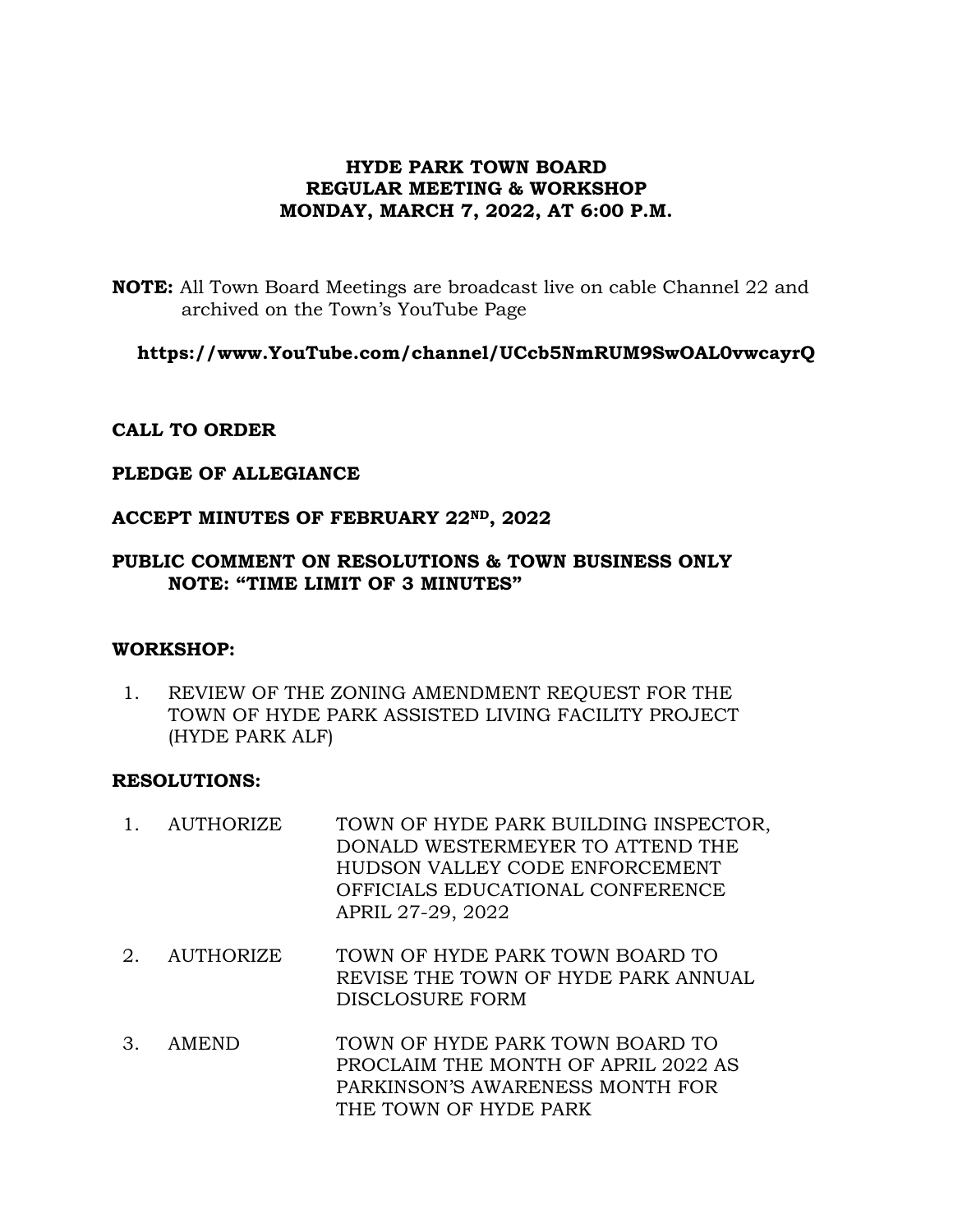- 4. AUTHORIZE TOWN OF HYDE PARK TOWN SUPERVISOR TO EXECUTE AN AGREEMENT WITH THE COUNTY OF DUTCHESS TO PROVIDE COORDINATED DRIVING WHILE INTOXICATED CHECKPOINTS IN DESIGNATED AREAS WITHIN THE TOWN OF HYDE PARK
- 5. AUTHORIZE TOWN OF HYDE PARK TOWN BOARD TO ACCEPT THE 2022 NEW YORK STATE OFFICE OF CHILDREN AND FAMILY SERVICES YOUTH DEVELOPMENT GRANT THROUGH THE DUTCHESS COUNTY DEPARTMENT OF COMMUNITY AND FAMILY SERVICES FOR THE HYDE PARK RECREATION "LEARN TO SWIM" PROGRAM
- 6. AUTHORIZE TOWN OF HYDE PARK TOWN SUPERVISOR TO EXECUTE A STORMWATER MANAGEMENT FACILITY INSPECTION AND MAINTENANCE EASEMENT AGREEMENT AND DECLARATION OF OPEN SPACE RESTRICTIVE COVENANT WITH PAUL RICHARD BELIGNI FOR THE 64 FALLKILL ROAD SUBDIVISION PROJECT

## **NEW AND OLD BUSINESS**

# **ADJOURN**

**\*A MOTION MAY BE MADE TO ENTER EXECUTIVE SESSION**

## **AGENDA SUBJECT TO CHANGE**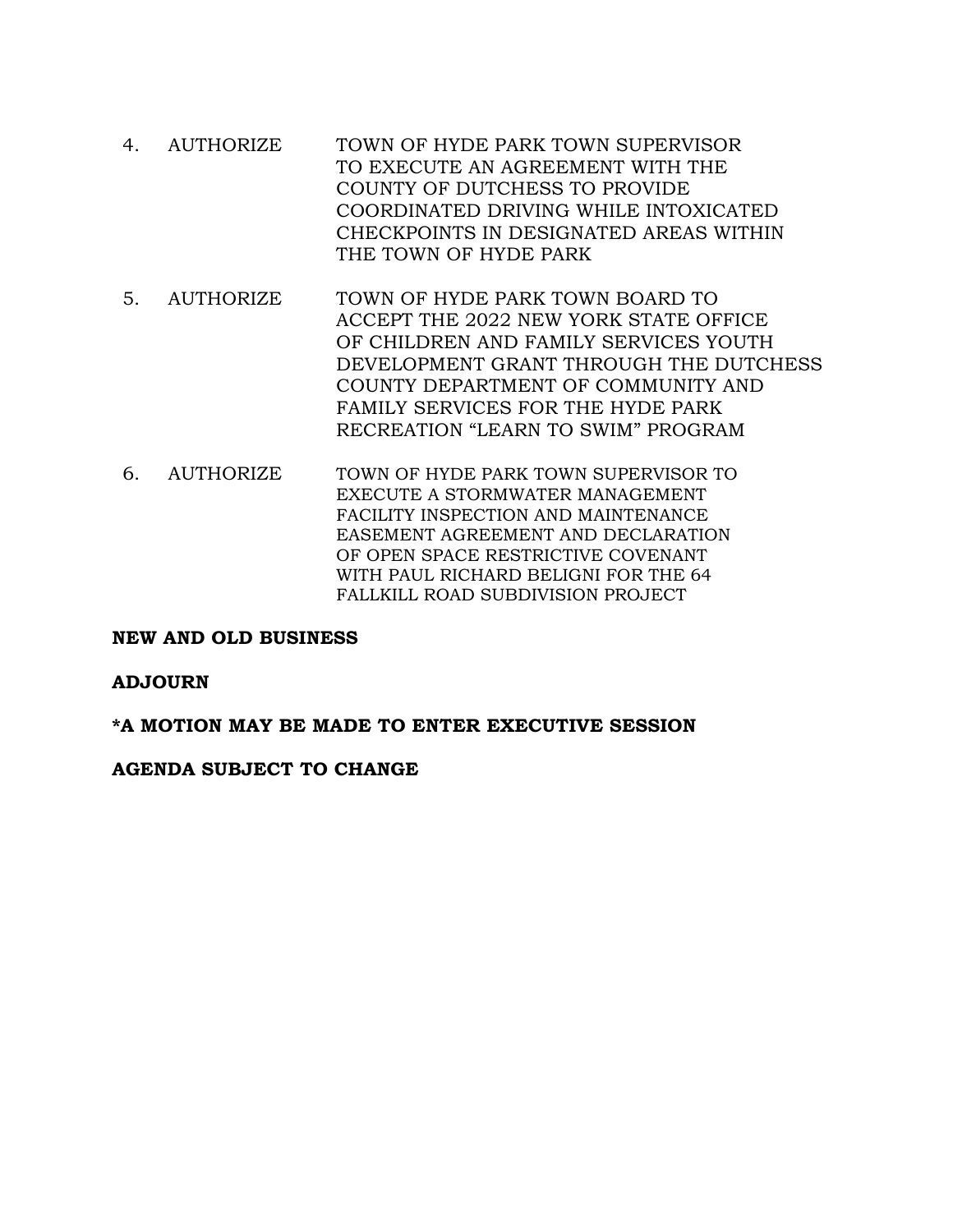## **RESOLUTION 3:7 – 1 OF 2022**

## **RESOLUTION AUTHORIZING THE TOWN OF HYDE PARK BUILDING INSPECTOR, DONALD WESTERMEYER TO ATTEND THE HUDSON VALLEY CODE ENFORCEMENT OFFICIALS EDUCATIONAL CONFERENCE APRIL 27-29, 2022**

**WHEREAS**, Don Westermeyer, the Town of Hyde Park Building Inspector would like to attend the Hudson Valley Code Enforcement Officials Educational Conference April 27th through April 29th, 2022, at the Poughkeepsie Grand Hotel as part of the fulfillment of their continuing legal education requirements; and

**WHEREAS**, the Town Board has determined that the attendance of the Building Inspector would be beneficial to the Town of Hyde Park and to the functioning of his duties; and

**WHEREAS**, the funds were approved in the 2022 Budget for such training.

**NOW, THEREFORE, BE IT RESOLVED**, that the Town of Hyde Park Town Board does hereby authorize Don Westermeyer, Building Inspector to attend the Hudson Valley Code Enforcement Officials Education Conference April 27th through April 29th, 2022, at the Poughkeepsie Grand Hotel.

**BE IT FURTHER RESOLVED**, that the Town Board does also authorize payment of \$300.00 to Hudson Valley Code Enforcement Officials Educational Conference and reimbursement for travel and any necessary business expenditures deemed appropriate and reasonable.

## **MOTION: SECOND:**

| Councilwoman Noakes    |  |
|------------------------|--|
| Councilwoman Ruggiero  |  |
| Councilman Lombardi    |  |
| Councilman Prusakowski |  |
| Supervisor Torreggiani |  |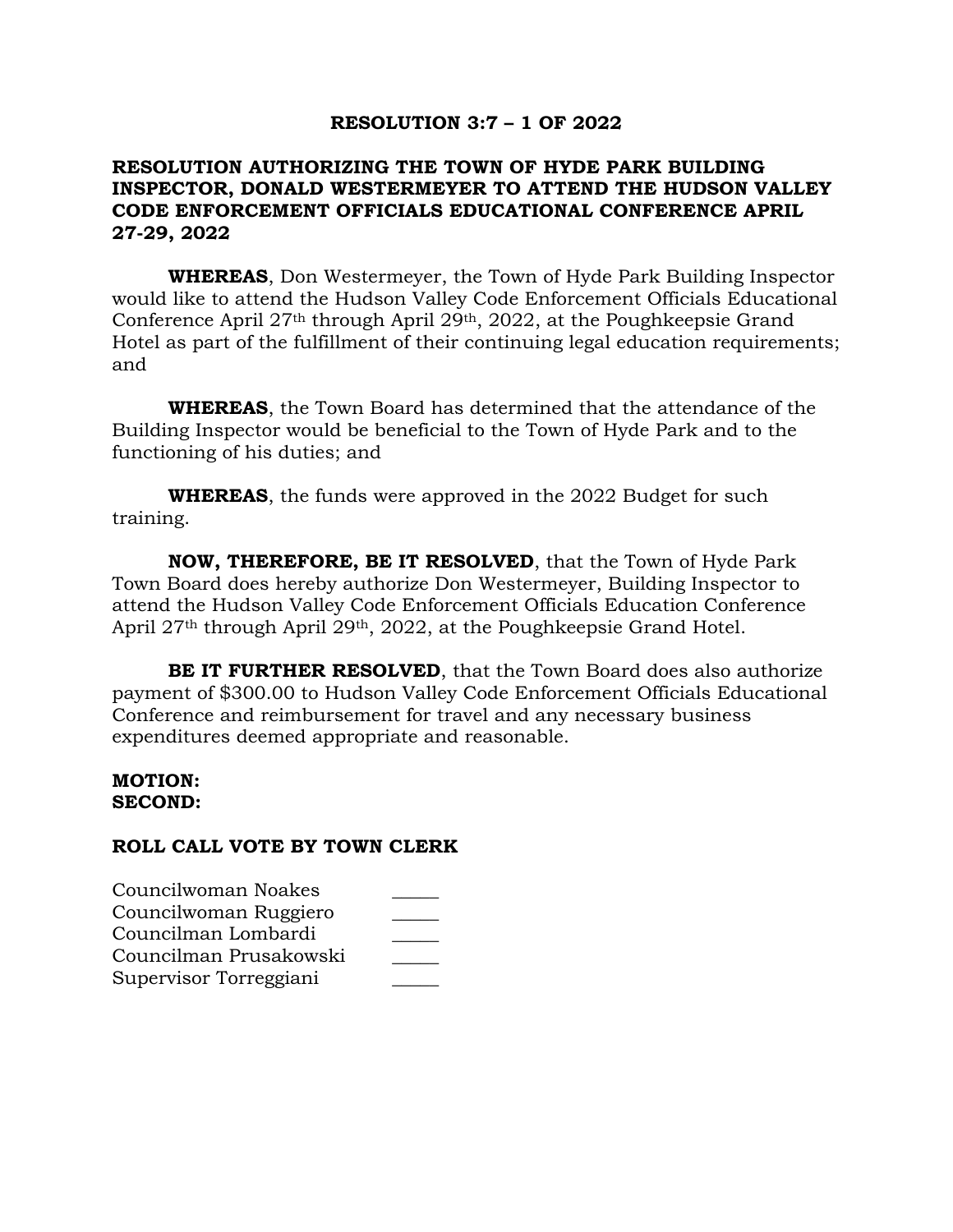## **RESOLUTION 3:7 – 2 OF 2022**

# **RESOLUTION AUTHORIZING THE TOWN OF HYDE PARK TOWN BOARD TO REVISE THE TOWN OF HYDE PARK ANNUAL DISCLOSURE FORM**

**WHEREAS**, the Town of Hyde Park currently has a Code of Ethics, codified as Chapter 11 of the Town of Hyde Park Code, which requires, in relevant part, that the Town require the completion of an Annual Disclosure Form by its officers and employees; and

**WHEREAS**, the current Annual Disclosure Form has been reviewed by the Town Comptroller and the Attorney to the Town and has been determined to exceed the scope of the requirements of the Code of Ethics; and

**WHEREAS**, the Attorney to the Town has drafted a revised Annual Disclosure Form, which has been submitted to the Town Board and reviewed and approved by the Town Board and Town Comptroller.

**NOW, THEREFORE, BE IT RESOLVED**, that the Town of Hyde Park Town Board does hereby rescind the current Annual Disclosure Form and adopt the revised Annual Disclosure Form, as provided to the Town Board, and approved by the Attorney to the Town and the Town Comptroller.

#### **MOTION: SECOND:**

| Councilwoman Noakes    |  |
|------------------------|--|
| Councilwoman Ruggiero  |  |
| Councilman Lombardi    |  |
| Councilman Prusakowski |  |
| Supervisor Torreggiani |  |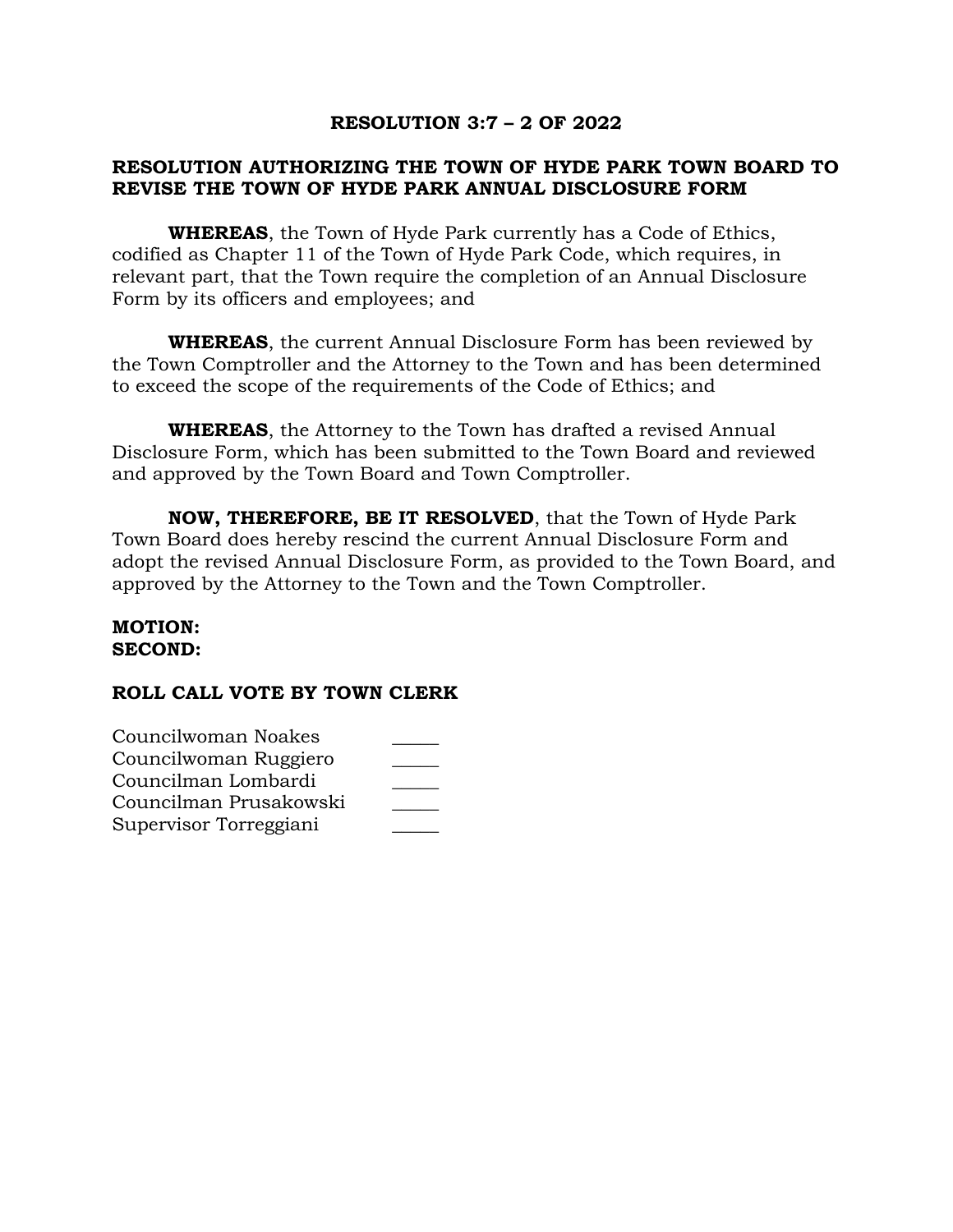## **RESOLUTION 3:7 – 3 OF 2022**

# **RESOLUTION AUTHORIZING THE TOWN OF HYDE PARK TOWN BOARD TO PROCLAIM THE MONTH OF APRIL 2022 AS PARKINSON'S AWARENESS MONTH FOR THE TOWN OF HYDE PARK**

**WHEREAS**, Parkinson's disease is a progressive neurological movement disorder of the central nervous system, which has a unique impact on each patient; and

**WHEREAS**, according to the Parkinson's Action Network, the Parkinson's Disease Foundation, the American Parkinson's Disease Association and the National Institutes of Health, there are over one million Americans diagnosed with Parkinson's disease; and

**WHEREAS**, symptoms include slowness, tremor, difficulty with balance and speaking, rigidity, cognitive and memory problems; and

**WHEREAS**, although new medicines and therapies may enhance life for some time for people with Parkinson's, more work is needed for a cure; and

**WHEREAS**, increased education and research are needed to help find more effective treatments with fewer side effects and ultimately a cure for Parkinson's disease; and

**WHEREAS**, a multidisciplinary approach to Parkinson's disease care includes local wellness, support, and caregiver groups; and

**WHEREAS**, April has been proclaimed as Worldwide Parkinson's Awareness Month for all to recognize the need for more research and help in dealing with the devastating effects of Parkinson's disease.

**NOW, THEREFORE, BE IT RESOLVED**, that the Town of Hyde Park Town Board does hereby proclaim April 2022 as Parkinson's Awareness Month for the Town of Hyde Park and is hereby authorized to sign and make this proclamation public.

## **MOTION: SECOND:**

| Councilwoman Noakes    |  |
|------------------------|--|
| Councilwoman Ruggiero  |  |
| Councilman Lombardi    |  |
| Councilman Prusakowski |  |
| Supervisor Torreggiani |  |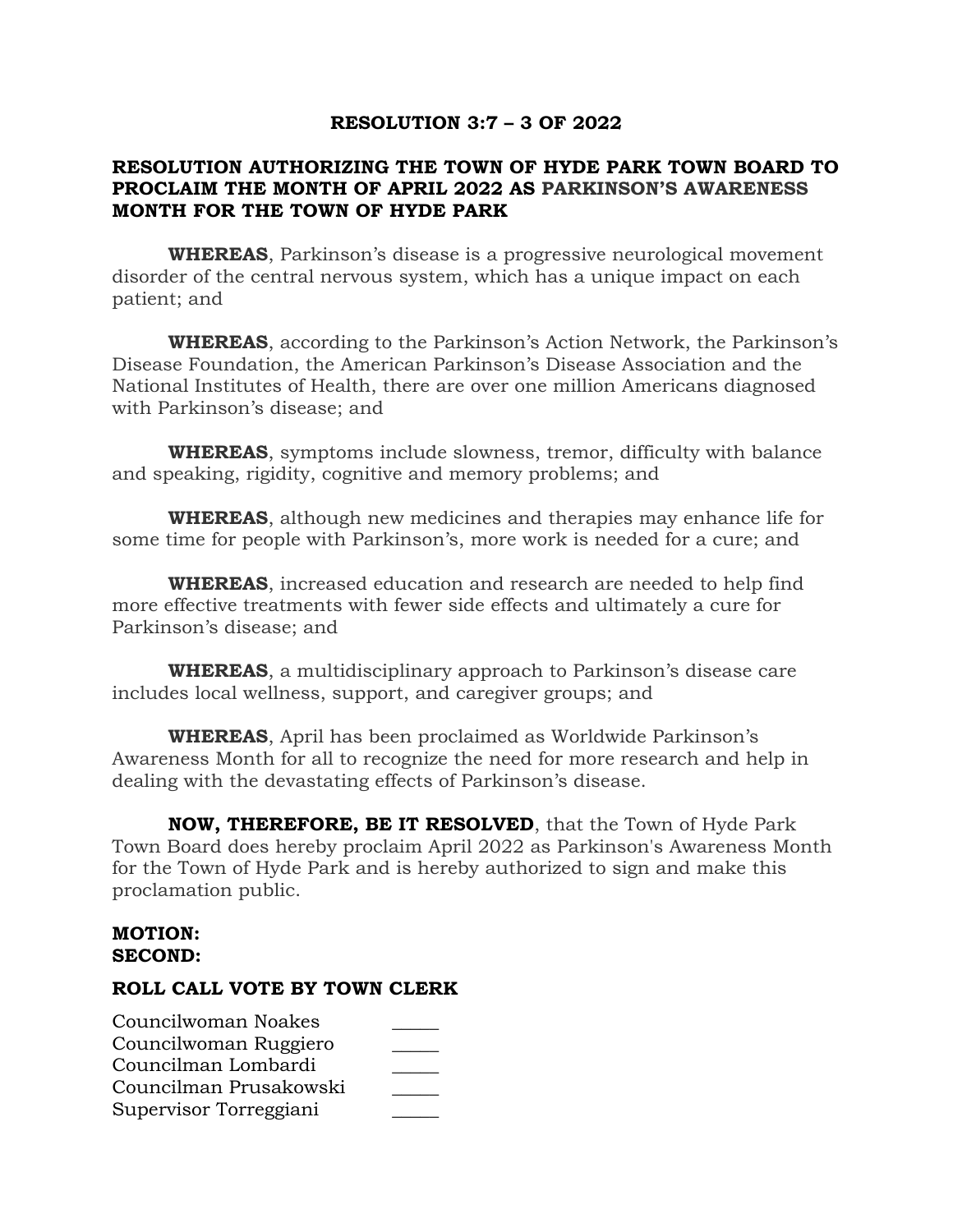#### **RESOLUTION 3:7 – 4 OF 2022**

## **RESOLUTION AUTHORIZING THE TOWN OF HYDE PARK TOWN SUPERVISOR TO EXECUTE AN AGREEMENT WITH THE COUNTY OF DUTCHESS TO PROVIDE COORDINATED DRIVING WHILE INTOXICATED CHECKPOINTS IN DESIGNATED AREAS WITHIN THE TOWN OF HYDE PARK**

**WHEREAS**, the County of Dutchess and the Town of Hyde Park have previously entered into an agreement in which the Town agreed to provide police patrols in connection with driving while intoxicated laws in return for certain reimbursement paid by the County to the Town; and

**WHEREAS**, the County of Dutchess has proposed a second, separate contract between the County and the Town in which the Town police force will be providing coordinated driving while intoxicated checkpoint services in designated areas; and

**WHEREAS**, the terms of the proposed agreement has been reviewed by the Town Supervisor, Town Comptroller, Attorney to the Town and Chief of Police for the Town, and has been determined to be acceptable; and

**WHEREAS**, pursuant to the contract, there will be no additional reimbursement to the Town for this service.

**NOW THEREFORE, BE IT RESOLVED**, that the Town of Hyde Park Town Board does hereby authorize the Town Supervisor to execute the proposed Agreement between the County of Dutchess and the Town of Hyde Park to provide coordinated driving while intoxicated checkpoint services in designated areas within the Town of Hyde Park effective January 1, 2022, and terminating on December 31, 2022. A copy of said agreement will be filed in the Hyde Park Town Clerk's office.

#### **MOTION: SECOND:**

| Councilwoman Noakes    |  |
|------------------------|--|
| Councilwoman Ruggiero  |  |
| Councilman Lombardi    |  |
| Councilman Prusakowski |  |
| Supervisor Torreggiani |  |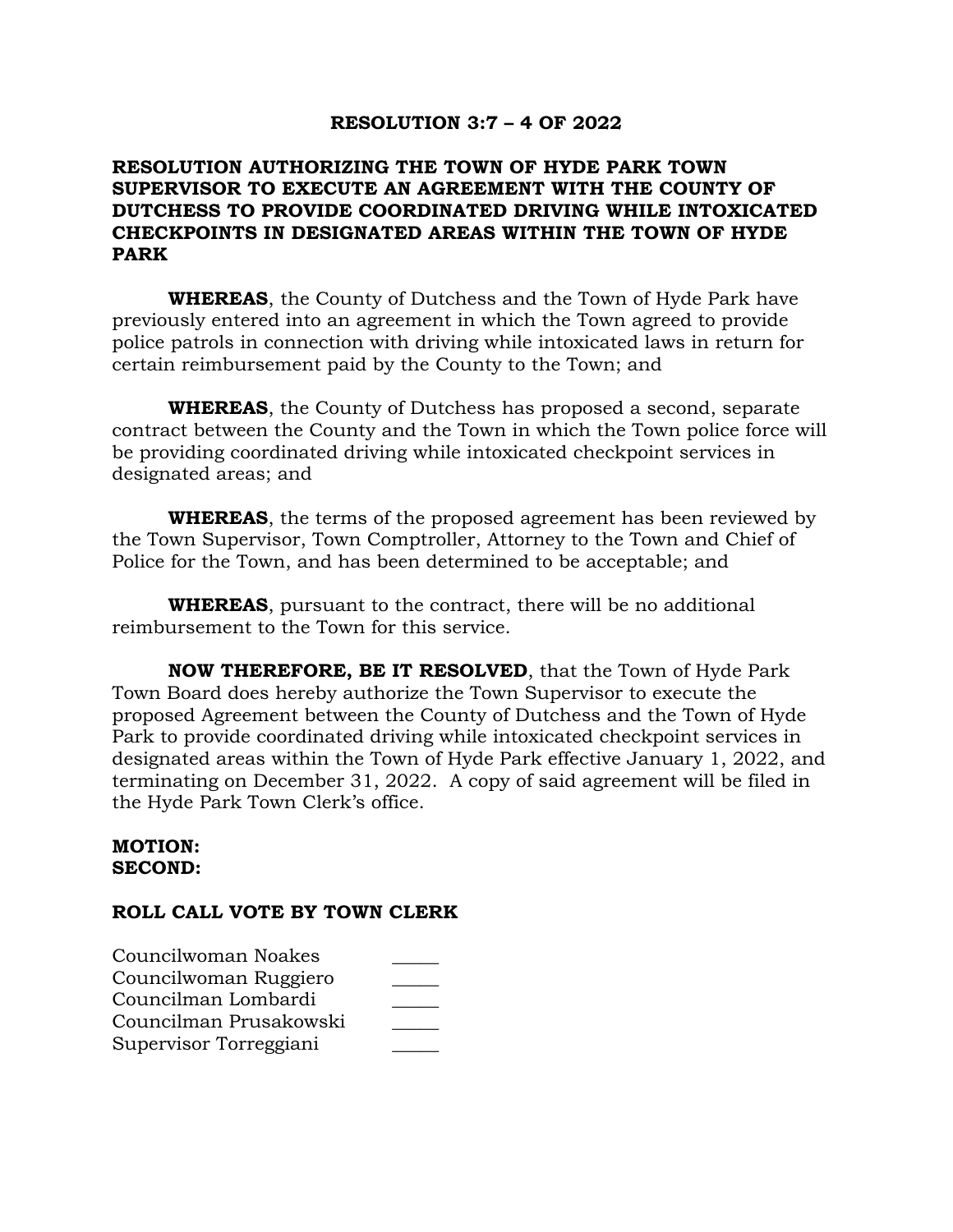#### **RESOLUTION 3:7 – 5 OF 2022**

## **RESOLUTION AUTHORIZING THE TOWN OF HYDE PARK TOWN BOARD TO ACCEPT THE 2022 NEW YORK STATE OFFICE OF CHILDREN AND FAMILY SERVICES YOUTH DEVELOPMENT GRANT THROUGH THE DUTCHESS COUNTY DEPARTMENT OF COMMUNITY AND FAMILY SERVICES FOR THE HYDE PARK RECREATION "LEARN TO SWIM" PROGRAM**

**WHEREAS**, the NYS Office of Children and Family Services through the Dutchess County Department of Community and Family Services requested proposals for their Youth Development Programs (YDP) from municipalities in Dutchess County for the calendar year January 1, 2022, to December 31, 2022; and

**WHEREAS**, the Town of Hyde Park submitted their application on November 30, 2021, for the Town of Hyde Park Recreation's "Learn to Swim" program in the estimated amount of \$6,300.00; and

**WHEREAS**, the Town of Hyde Park was notified in a letter from Dutchess County Department of Community and Family Services on February 22, 2022, that the Town of Hyde Park was awarded the 2022 NYS Office of Children and Family Services Funding Youth Development Program Grant award for up to \$5,300 for their "Learn to Swim Program".

**NOW, THEREFORE, BE IT RESOLVED**, that the Town of Hyde Park Town Board does hereby accept the 2022 NYS Office of Children and Family Services Funding Youth Development Program Grant Award in the amount of up to \$5,300; and

**BE IT FURTHER RESOLVED**, that the Town of Hyde Park Town Board does also hereby authorize the Town Supervisor to sign any and all documentation in regards to said grant award with Dutchess County.

#### **MOTION: SECOND:**

| Councilwoman Noakes    |  |
|------------------------|--|
| Councilwoman Ruggiero  |  |
| Councilman Lombardi    |  |
| Councilman Prusakowski |  |
| Supervisor Torreggiani |  |